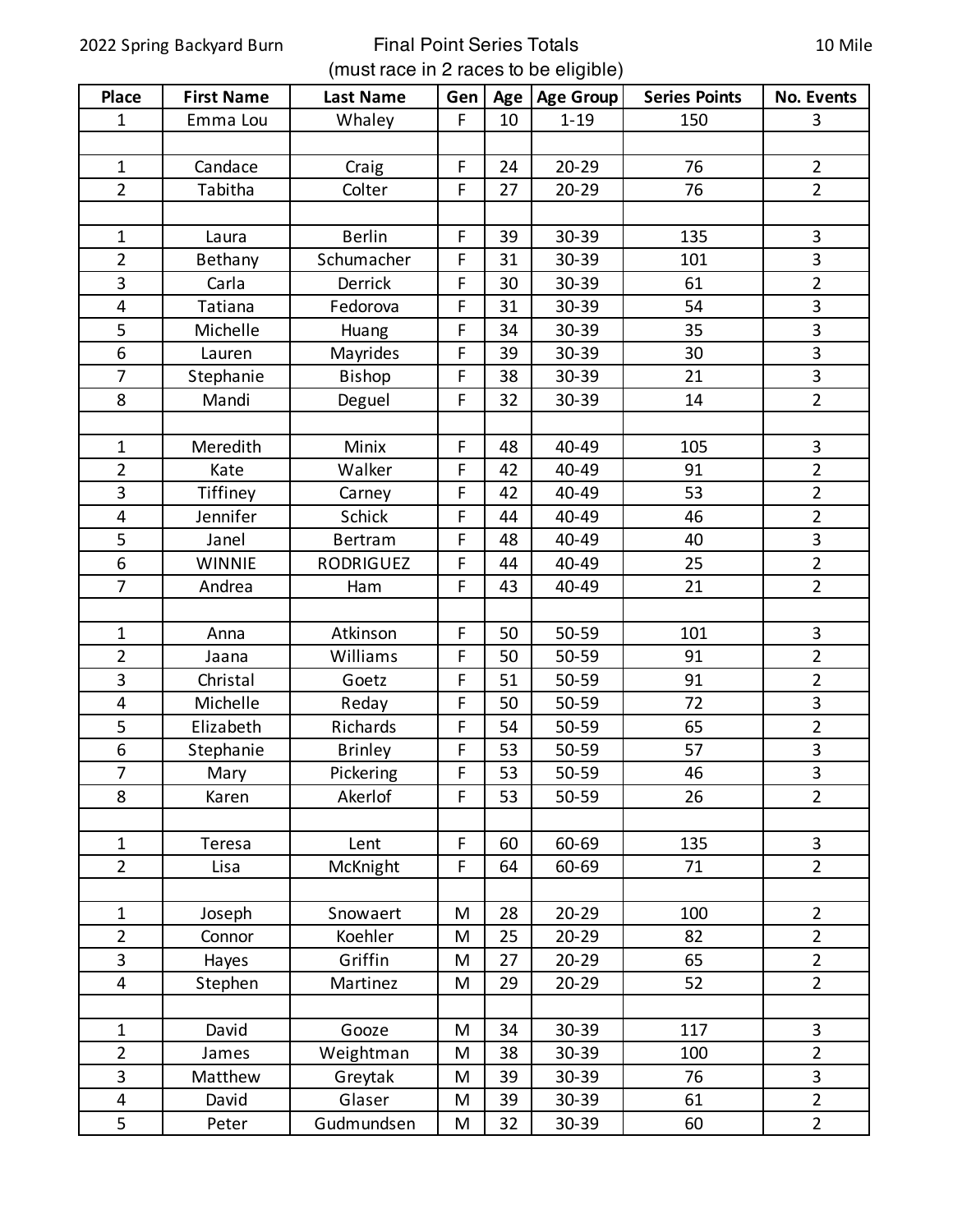2022 Spring Backyard Burn Final Point Series Totals (must race in 2 races to be eligible)

| 6                       | Russ      | Headlee        | M | 37 | 30-39 | 41             | $\mathbf{3}$   |
|-------------------------|-----------|----------------|---|----|-------|----------------|----------------|
| $\overline{7}$          | Patrick   | Kirby          | M | 35 | 30-39 | 37             | $\overline{2}$ |
| 8                       | Patrick   | Weiler         | M | 35 | 30-39 | 28             | $\overline{2}$ |
| 8                       | Herman    | Harris         | M | 34 | 30-39 | 28             | 3              |
| 9                       | Philip    | White          | M | 37 | 30-39 | 27             | $\overline{2}$ |
| 10                      | Michael   | Tietz          | M | 35 | 30-39 | 21             | 3              |
| 11                      | David     | Bevevino       | M | 34 | 30-39 | 16             | $\overline{2}$ |
| 12                      | Andrew    | Olesen         | M | 37 | 30-39 | 14             | $\overline{2}$ |
| 13                      | Fabricio  | Garrido-Lecca  | M | 31 | 30-39 | 6              | $\overline{2}$ |
|                         |           |                |   |    |       |                |                |
| $\mathbf{1}$            | Benn      | Thomas         | M | 42 | 40-49 | 150            | $\mathbf{3}$   |
| $\overline{2}$          | Luis      | Tejerina       | M | 42 | 40-49 | 123            | 3              |
| 3                       | James     | Wagner         | M | 49 | 40-49 | 105            | $\overline{3}$ |
| 4                       | Alejandro | Escobar        | M | 45 | 40-49 | 55             | 3              |
| 5                       | Lucas     | <b>Beirne</b>  | M | 41 | 40-49 | 49             | 3              |
| 6                       | Robert    | Gaines         | M | 43 | 40-49 | 40             | 3              |
| $\overline{7}$          | Edward    | Laird          | M | 44 | 40-49 | 31             | $\overline{3}$ |
| 8                       | Nathaniel | Herron         | M | 42 | 40-49 | 22             | $\overline{2}$ |
| 9                       | Michael   | McCarthy       | M | 42 | 40-49 | 18             | $\overline{2}$ |
| 10                      | Paul      | Sell           | M | 42 | 40-49 | 17             | $\overline{2}$ |
| 11                      | Adam      | Fleming        | M | 47 | 40-49 | 15             | $\mathbf{3}$   |
| 12                      | Michael   | Faber          | M | 40 | 40-49 | 11             | $\overline{2}$ |
| 13                      | David     | Siu            | M | 48 | 40-49 | 10             | $\mathbf{3}$   |
| 14                      | J         | Stephens       | M | 44 | 40-49 | $\overline{7}$ | $\overline{2}$ |
|                         |           |                |   |    |       |                |                |
| $\mathbf{1}$            | Richard   | Frame          | M | 52 | 50-59 | 150            | $\mathbf{3}$   |
| $\overline{2}$          | Jonathan  | Fennell        | M | 53 | 50-59 | 91             | 3              |
| 3                       | David     | Humphrey       | M | 51 | 50-59 | 76             | $\overline{2}$ |
| $\overline{\mathbf{4}}$ | lan       | Wallinger      | M | 51 | 50-59 | 76             | $\overline{2}$ |
| 5                       | Fletcher  | Jones          | M | 50 | 50-59 | 70             | 3              |
| 6                       | JP        | Sorrell        | M | 54 | 50-59 | 57             | 3              |
| $\overline{7}$          | Frank     | Squillaro      | M | 59 | 50-59 | 56             | $\overline{2}$ |
| 8                       | Dan       | Combs          | M | 50 | 50-59 | 39             | 3              |
| 9                       | Patrick   | Sullivan       | M | 55 | 50-59 | 30             | $\overline{2}$ |
| 9                       | Karl      | <b>Boehm</b>   | M | 52 | 50-59 | 30             | 3              |
| 10                      | Rick      | Westrich       | M | 51 | 50-59 | 24             | 3              |
| 11                      | Andrew    | <b>Bridges</b> | M | 52 | 50-59 | 19             | $\overline{2}$ |
| 12                      | Todd      | Whaley         | M | 51 | 50-59 | 17             | $\overline{2}$ |
| 13                      | Harold    | Fournier       | M | 54 | 50-59 | 13             | $\overline{2}$ |
| 14                      | Douglas   | Kelly          | M | 56 | 50-59 | 12             | 3              |
| 15                      | James     | Lutz JR        | M | 56 | 50-59 | 9              | 3              |
| 16                      | James     | Richardson     | M | 52 | 50-59 | 6              | $\overline{2}$ |
| 17                      | Ilhan     | <b>Birgin</b>  | M | 54 | 50-59 | 5              | $\overline{2}$ |
|                         |           |                |   |    |       |                |                |
| $\mathbf{1}$            | Terry     | Basham         | M | 63 | 60-69 | 150            | 3              |